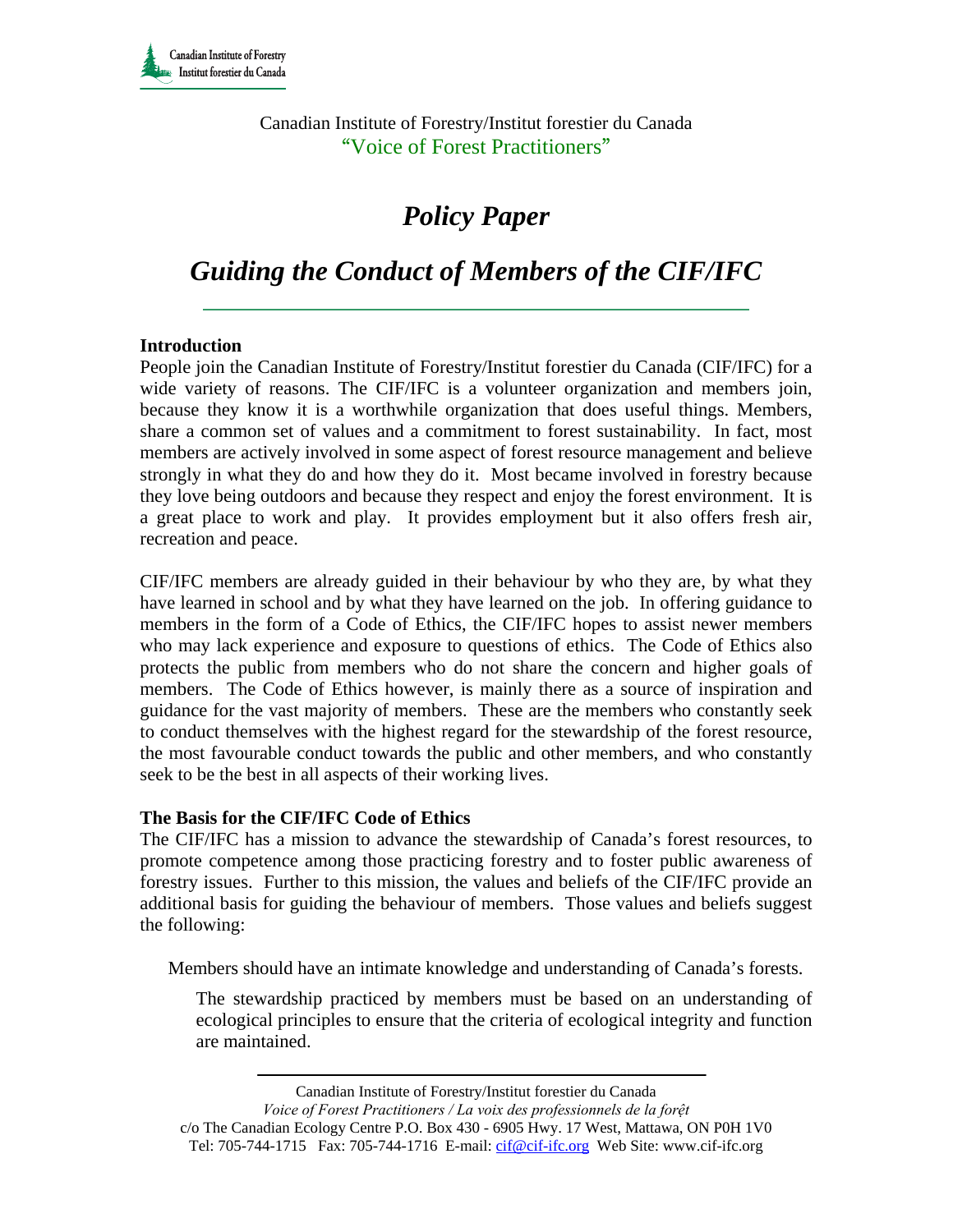

Members understand that a wide range of forest management alternatives is possible.

Members understand that the use of our forests should be based on informed public dialogue.

The Code of Ethics addresses those key elements of the Mission and Values and Beliefs of the Institute in four main sections:

Responsibility to the public good. This includes good forest stewardship, inspiring the public's confidence and understanding of forestry and ensuring public safety;

Responsibility to the profession. This includes improving the practice of forestry and ensuring the competency of members;

Responsibility to the employer or client. This includes consistent, professional and faithful service, understanding the consequences of one's actions, maintaining confidentiality and avoiding conflicts of interest; and

Responsibility to other members and professionals. This includes fairness, providing support and avoiding and correcting questionable practice.

## **Factors Affecting CIF/IFC Members in the Practice of Forestry**

CIF/IFC members represent a unique and, at the same time, a broad spectrum of expertise and interests in the practice of forestry. As mentioned, membership is voluntary and includes woodlot owners, academics, scientists, politicians, forest technicians and technologists, foresters and even those who are not trained or directly involved in forest management but have an interest in forestry. To describe this wide range of people and expertise, the term "forest practitioner" is meant to capture as broad a definition as possible.

Since the CIF/IFC is a national organization, issues, legislation and policy at the local, provincial, national and international levels affect its members. Such factors include the ethical requirements of provincial professional and technical associations along with the legal requirements of the various Acts, Regulations and Policies of the jurisdiction in which CIF/IFC members work. International organizations, conventions and other arrangements, to which Canada is a signatory, also have the potential to affect the way CIF/IFC members practice forestry both in Canada and abroad.

Given this unique membership and set of factors, the creation of the CIF/IFC Code of Ethics required the consideration of existing Codes of Ethics at the provincial, national

Canadian Institute of Forestry/Institut forestier du Canada

*Voice of Forest Practitioners / La voix des professionnels de la forệt* 

c/o The Canadian Ecology Centre P.O. Box 430 - 6905 Hwy. 17 West, Mattawa, ON P0H 1V0 Tel: 705-744-1715 Fax: 705-744-1716 E-mail: cif@cif-ifc.org Web Site: www.cif-ifc.org